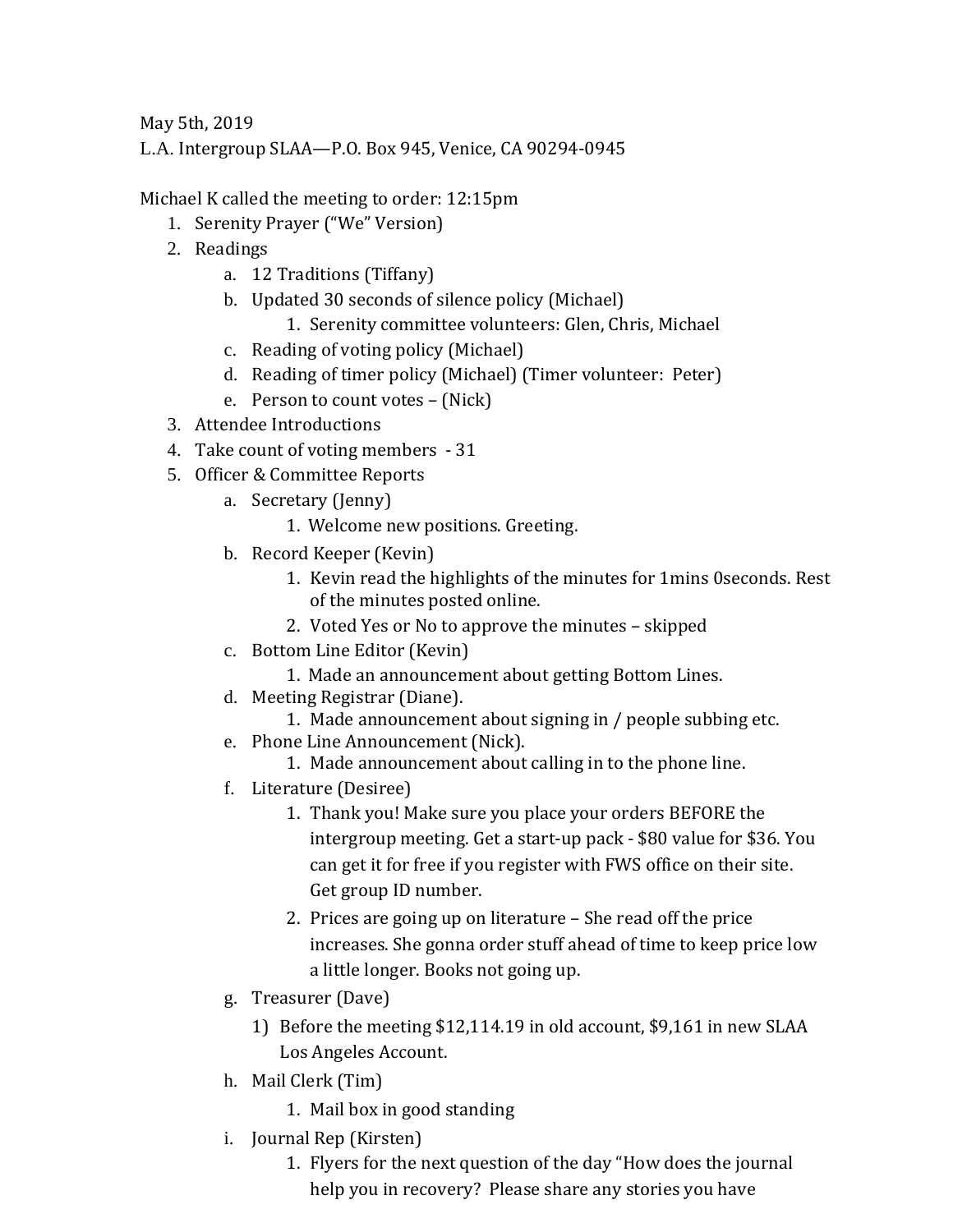about the journal". Due May  $15<sup>th</sup>$ . Next one coming is due in July "How do you practice principles over personalities in relationships during polarizing political climates".

- 2. Can always write an article at any time on any topic.
- 3. App in the works!
- 4. Audio recordings coming.
- j. Webmaster for SLAA website Max B
	- 1. 12,003 views!
	- 2. 5 general inquiry emails.
	- 3. Top views page is "Current Meetings"
- j. Workshops & Retreats (Asher)
	- 1 Next workshop is May 18th, flyers handed out.
	- 2 Will not be small group sharing. Will be a panel of people talking about addiction. Then interactive responses. And then another workshop on withdrawal. And then one on freedom – What does freedom look like in SLAA?
- k. Jails and Treatment Centers Committee (Katie)
	- 1. LA Sheriff dept has changed their procedure to gain approval to be able to visit jails – can now email in applications.
	- 2. Flyers handed out includes details for how to get involved as a speaker for J&T meetings.
- l. ABM Delegate Announcements
	- 1. And the international fundraiser auction thing for the ABM Los Angeles brought nothing last year. We need to bring something! Please announce this at your meeting!!!!!!
	- 2. Agenda for ABM announced
- m. Speaker List Keeper
	- 1. No announcement
- n. Literature Copier (Kevin)
	- 1. No announcement.
- o. Conference Literature Committee Conduit
	- 1. No announcement
- p. Sponsorship Committee Lenore
	- 1. **The weekly monthly phone meeting number has been** changed – **712.770.5537 – access code is 754522** Monday night at 5pm PST. Closed all gender meeting.
- q. Translation Committee Conduit (Tim)
	- 1. Call is at 8am.
	- 2. Motion to post phone call access # on website, voted against this motion.
	- 3. Spanish copy of big book in Spain, want to get approved by IG.
- r. Steps Traditions and Concepts Conduit (Mona)
	- 1. No Announcement
- s. Non-profit Committee / Board (Diane)